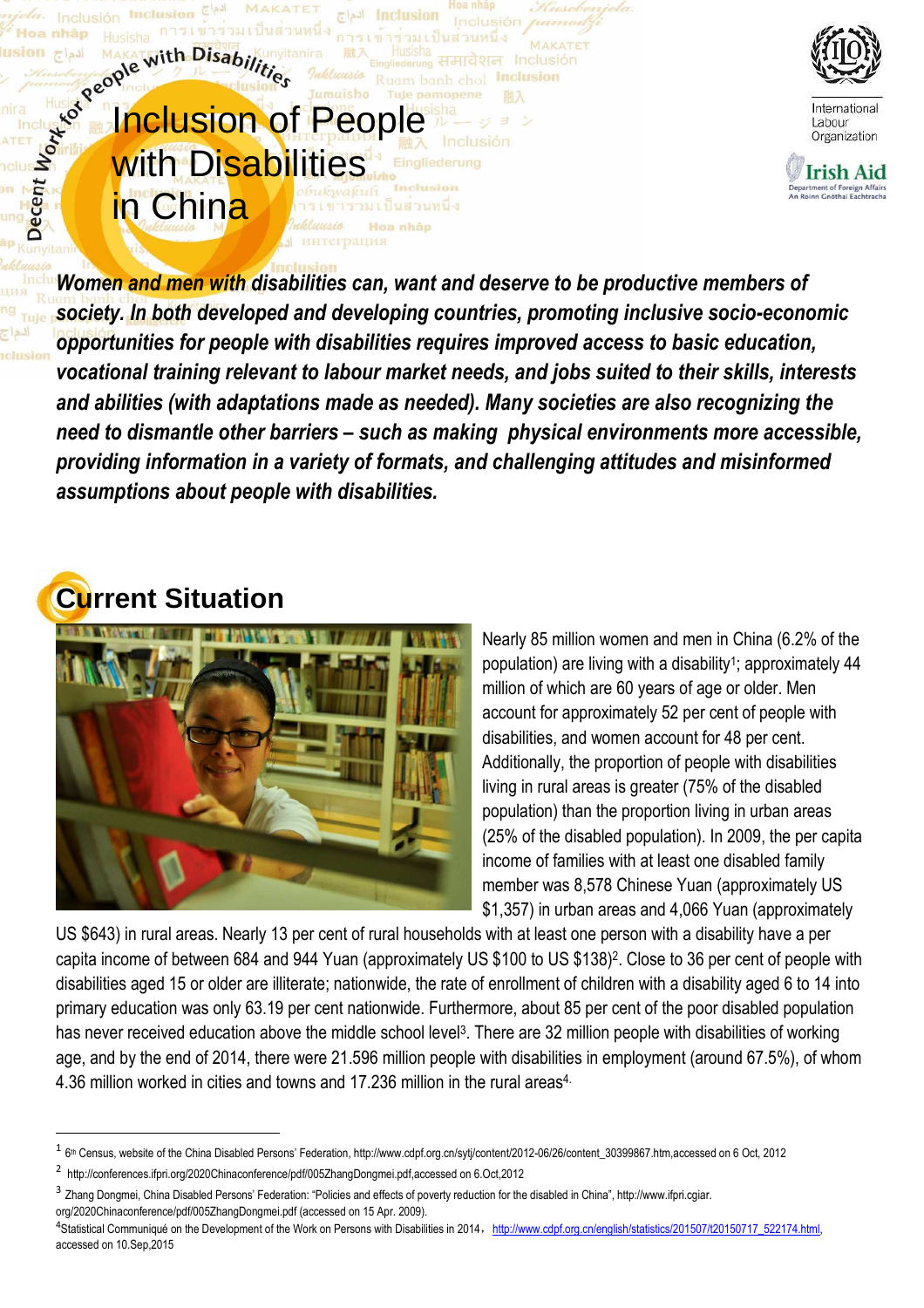# **Governmental support for people with disabilities**

The Government of China has adopted and implemented a number of laws, policy standards, and initiatives pertaining to people with disabilities; of which, the most significant include:

• **The Constitution,** enacted in 1982, and amended in 1988, 1993, 1999, and 2004, provides general protection to people with disabilities.

• **The Law on the Protection of Disabled Persons,** enacted in 1991, and amended in 2000, further safeguards the rights of people with disabilities. Some of the issues addressed include: rehabilitation, education, employment, cultural life, welfare, access, and legal liability. The amendment added provisions for stable financial support, improved medical care, and rehabilitation for people with disabilities, along with favourable employment and tax measures.

• **The Rules on the Employment of Disabled Persons,** adopted in 2007, encourages social groups and individuals to support the employment of people with disabilities through various means, and bans discrimination based on ableism.

• **The Employment Promotion Law (2007)** contains an anti-discrimination provision relating to people with disabilities.

• The Government has also established **a quota system** requiring all public and private employers to reserve no less than 1.5% of job opportunities for people with disabilities. Provincial Authorities specify the exact quota level, which may vary between provinces.

• In August 2013, the Organization Department of the Central



Committee of the Communist Party of China and seven other departments, including the China Disabled Persons' Federation (CDPF), created a policy for **promoting the quota system among governmental agencies** in order to increase the employment of disabled persons. This is a landmark achievement as it is the first time a national policy in China clearly requires government branches and public institutions to employ at least one person with disabilities.

• In the **12th Five Year National Programme on Disability (2011-2015)** one of the key goals was to create 1 million jobs for people with disabilities over the five year period.

• The **Regulations on Construction of Accessible Environment (2012)** requires local governments to construct various public facilities to accommodate people with disabilities.

• The **Mental Health Law (2012)** standardizes mental health care services, requiring general hospitals to set up special outpatient clinics and/or provide counselling. It calls for the training of more doctors and aims to prevent people from being involuntarily held and treated in psychiatric facilities.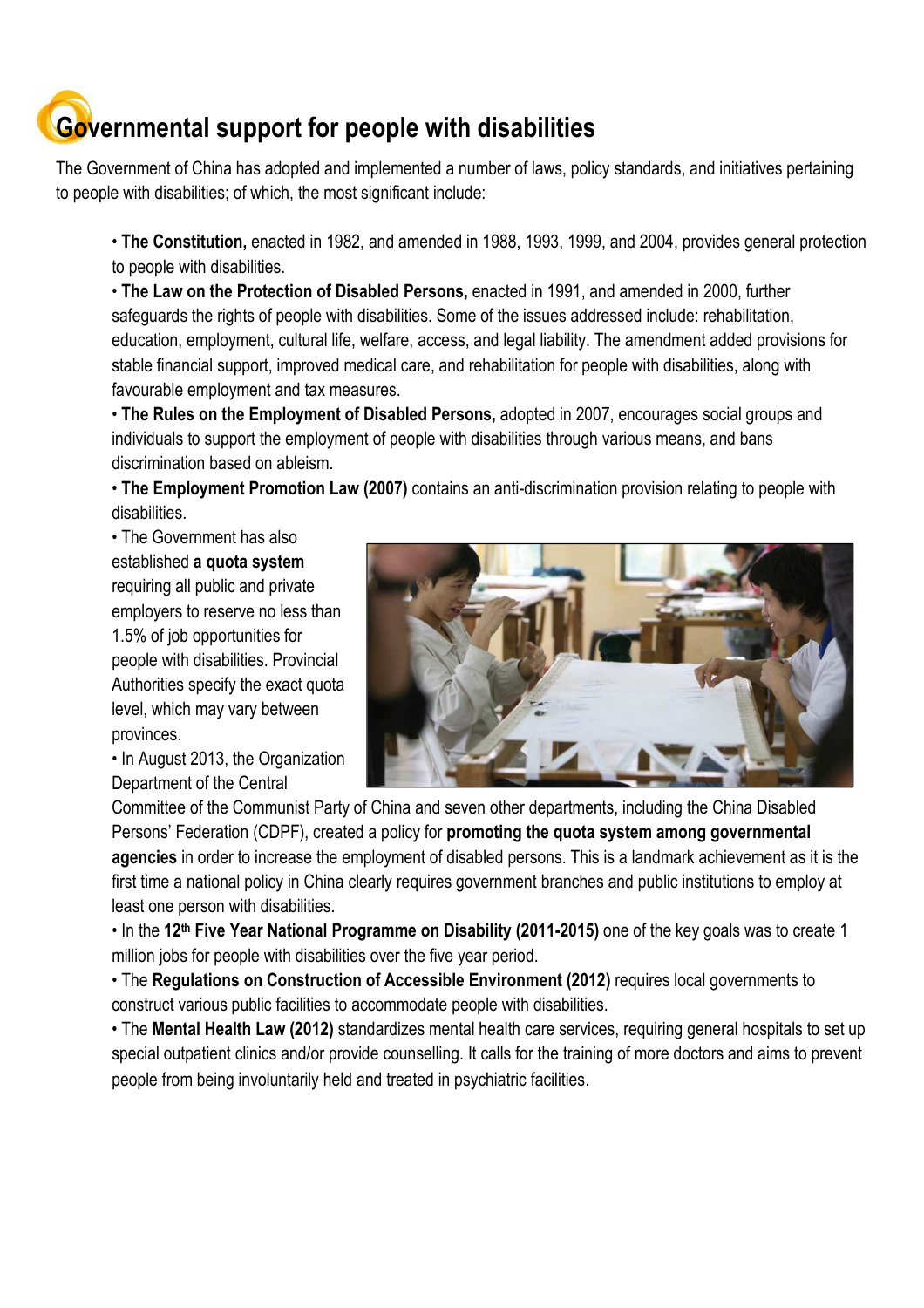#### **Key groups and ministries responsible for people with disabilities**

Established in 1988, the China Disabled Persons' Federation (CDPF) is a unified organization working to represent the

85 million people with disabilities in the country. It is a nationwide umbrella network reaching every part of the country, and has been allocated responsibility for issues related to disability by the government. The CDPF represents the interests of people with disabilities and helps protect their legitimate rights; provides comprehensive services to disabled people; and supervises affairs relating to people with disabilities. Further, it works to mainstream the issues faced by people with disabilities in employment, education, and in their social and cultural lives.

The State Council Working Committee on Disabilities has also been established to steer and coordinate disability work. It is composed of 36 members, representing ministries and social groups. The primary responsibility of the State Council Working Committee on Disability is to coordinate the relevant guidelines, policies and regulations, planning,

formulation and implementation of the work of the state council for undertakings for disabled persons; to solve major problems in work for the disabled and related coordination; and to organize and coordinate important activities of UN affairs for the disabled in China. The CDPF is the Secretariat of this working committee.

#### **Key international standards on disability and their status**

• *International Labour Organization (ILO) Convention concerning Discrimination in Respect of Employment and Occupation, 1958, (No. 111).* Status: ratified January 12<sup>th</sup>, 2006.

• *ILO Convention concerning Vocational Rehabilitation and Employment (Disabled Persons),* 

- *1983, (No. 159).* Status: ratified, February 2nd, 1988.
- ILO Vocational Rehabilitation (Disabled) Recommendation, 1955 (No. 99)
- ILO Vocational Rehabilitation and Employment (Disabled Persons) Recommendation, 1983 (No. 168)

• *United Nations Convention on the Rights of Persons with Disabilities (2006) and Optional Protocol.* Status: ratified UN Convention August 1<sup>st</sup>, 2008. Optional Protocol has not been signed.

## **Organizations for persons with disabilities**

- State Council Working Committee for Persons with Disabilities - China Disabled Persons' Federation

## **Organizations of persons with disabilities**

- China Association of the Deaf
- China Association of the Blind
- China Association of Physical Handicapped

- China Association of Persons with Intellectual Disabilities and their Families

- China Association of Persons with Mental Disabilities and their Families



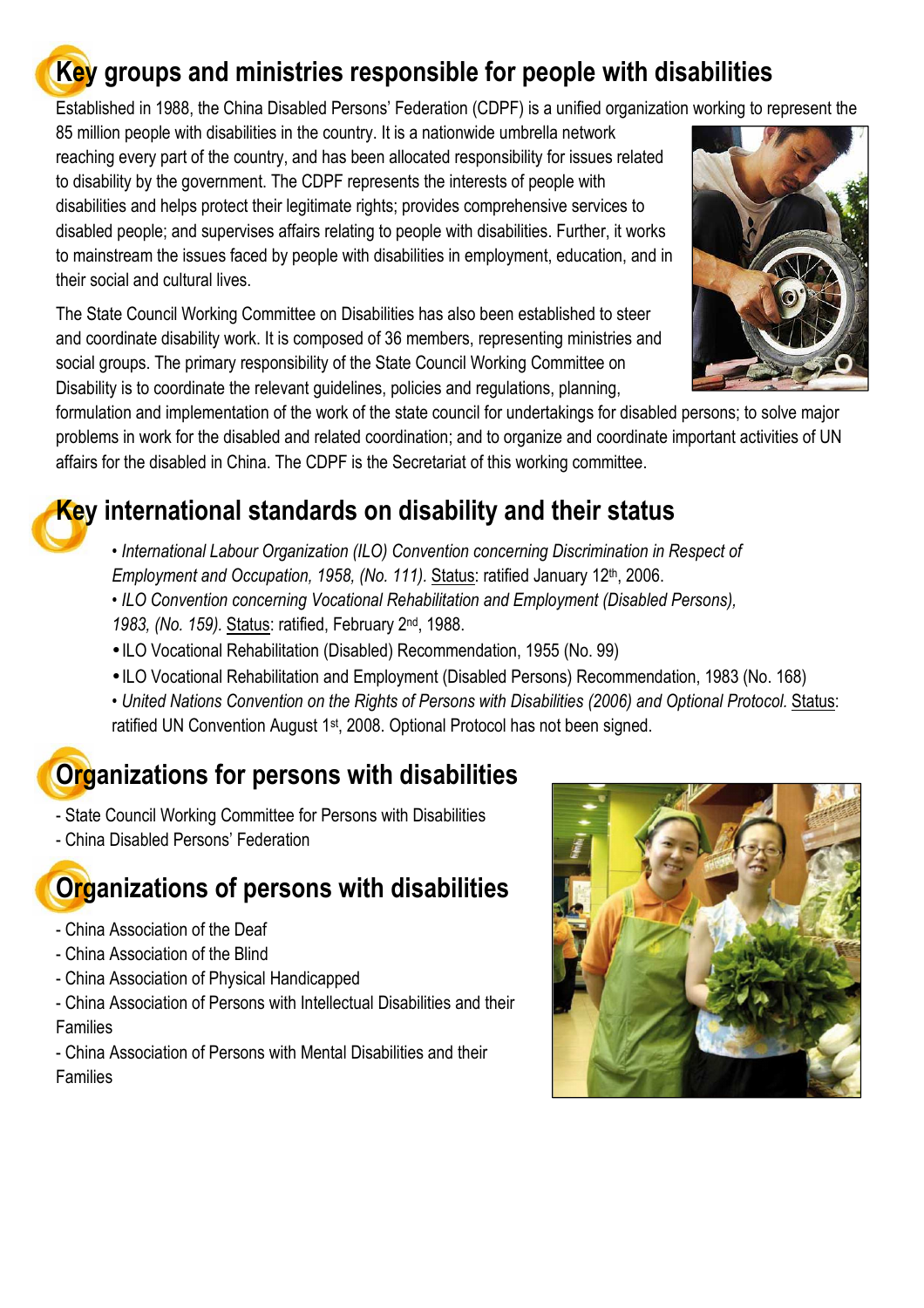#### **The role of the ILO**

Of the estimated 85 million people with a disability in China, approximately 38 per cent are of working age. The right of people with disabilities to decent work, however, is frequently denied. People with disabilities, particularly women with disabilities, face enormous barriers to equal opportunities in the world of work. Compared to non-disabled persons, they experience higher rates of unemployment and economic inactivity and are at greater risk of insufficient social protection which is a key to reducing extreme poverty. Including people with disabilities more effectively into the labour market promotes more inclusive and sustainable economic growth.

The ILO has a longstanding commitment to promoting social justice and achieving decent work for people with disabilities. The ILO's two streamed approach to disability inclusion promotes disability-specific programmes and initiatives aimed at overcoming particular barriers to employment and works to ensure the inclusion of disabled persons in mainstream services and activities, such as skills training, employment promotion, social protection schemes and poverty reduction strategies. ILO efforts to include people with disabilities are reflected in China's Decent Work Country Programme which establishes the core framework for the delivery of ILO's work in China.

Some of the ILO tools and approaches to promote disability inclusion and accessibility in employment include:

The ILO Code of Practice: Managing Disability in the Workplace (2002)

- The ILO Global Business and Disability Network a global network of multinational companies, national employers' organizations, business networks and disabled people's organizations with the mission of raising business awareness about the positive relationship between the inclusion of people with disabilities in the workplace and business through knowledge sharing, product and tools development, training, and network facilitation.
- Supported Employment (SE) a "place, train and support" model which provides individual job matching, coaching and training support to people with disabilities in mainstream jobs. The network of SE coaches in across China has now grown to approximately 480.
- Media Guideline for the Portrayal of People with Disabilities guidelines that provide practical advice to a variety of media sources on how to promote positive, inclusive images of women and men with disabilities and stimulate a climate of non-discrimination and equal opportunity – in all levels of the economy and society – for disabled persons.
- Disability Equality Training (DET) an effective tool used to promote attitudinal change among decision-makers and service providers, and to stimulate and support the development and implementation of disability inclusion strategies in a wide variety of governmental and non-governmental settings.

#### **Technical cooperation on disability inclusion in employment in China:**

*Promoting Rights and Opportunities for People with Disabilities in Employment through Legislation in China project. The PROPEL-China project* is part of the ILO-Irish Aid Partnership Programme, for the promotion of disability employment in China and in other countries. The project has three central focuses which include:

- 1. Improving the capacity of governments and organizations to create an enabling environment for the employment of persons with disabilities.
- 2. Improving the capacity of the media to report on the right and ability to work of persons with disabilities, specifically intellectual disabilities
- 3. Improving the access of persons with disabilities to skills training and work experience progrrammes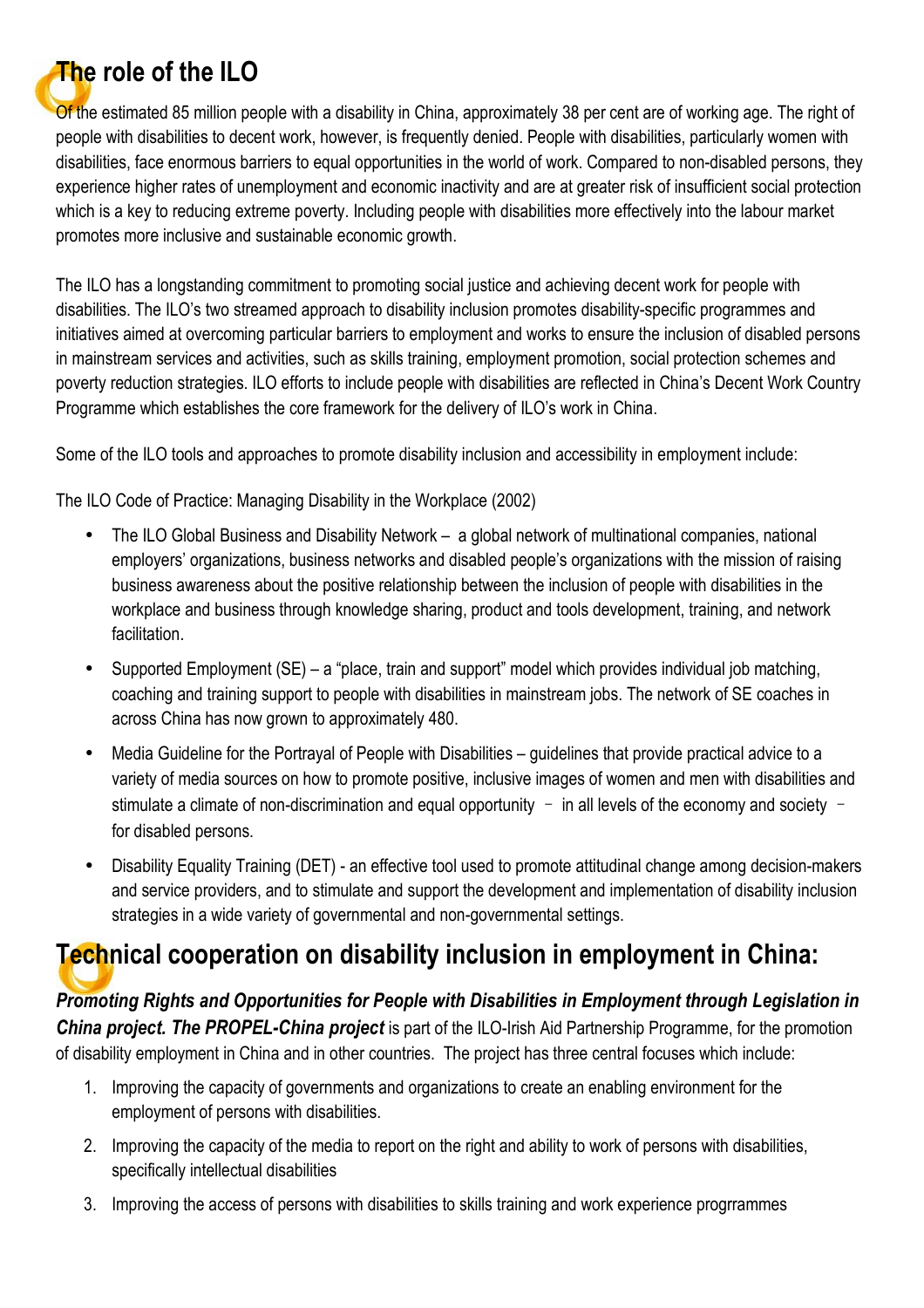As part of *the UN Partnership on the Rights of Persons with Disabilities (UNPRPD), a UN Joint Programme in China*, of which the ILO, UNDP, UNESCO and UNICEF are participants, supports the promotion of the rights and entitlement of persons with disabilities. The ILO action delivers several sessions of Disability Equality Training (DET): Effective Way to Generate Attitudinal Change Towards Disability to representatives of the Chinese



Enterprise Confederation (CEC), public law firms, UN agencies, and civil society.

Joint activities further extend to work with the Embassies of Sweden, Germany and USA to promote rights and interests of people with disabilities.

#### **What has been achieved -**

Since 2010, several key objectives in combatting discrimination and fostering skill building have been met by the PROPEL-China initiative.

The provincial governments of Hunan, Jilin, and Beijing (along with the city governments of Guangzhou and Dongying) have issued policies on supported employment of people with disabilities. The Central government also announced the Policies on Assistive Employment for Persons with Disability on 9th July 2015, and states that each district and county should establish Assistive Employment Centers before 2020.

Employment support:

- Local business and disability networks in Chongqing, Dalian, Beijing, Wuhan and Shanghai established through the cooperation of the China Enterprise Confederation (CEC) and the China Disabled Persons' Federation
- 480 supported employment job coaches, who have already begun to support disabled people as they enter into the labour market.

Advocacy:

- Good practices and experiences sharing seminar on supported employment initiatives involving people with intellectual disabilities in China in August 2013 by the ILO in collaboration with the China Association of Persons with Intellectual Disability and their Relatives (CAPDIR).
- The launch of the China Disability Month
- The 2015 Youth with Disabilities Leadership and Advocacy Capacity Building Camp.
- CAPDIR's three-year plan to advocate supported employment of men and women with intellectual disabilities and autism in China, starting in 2014

Legal research:

• Emerging legal issues in the field of employment, as viewed from a disability standpoint – these results were regularly shared with the public and policy makers.